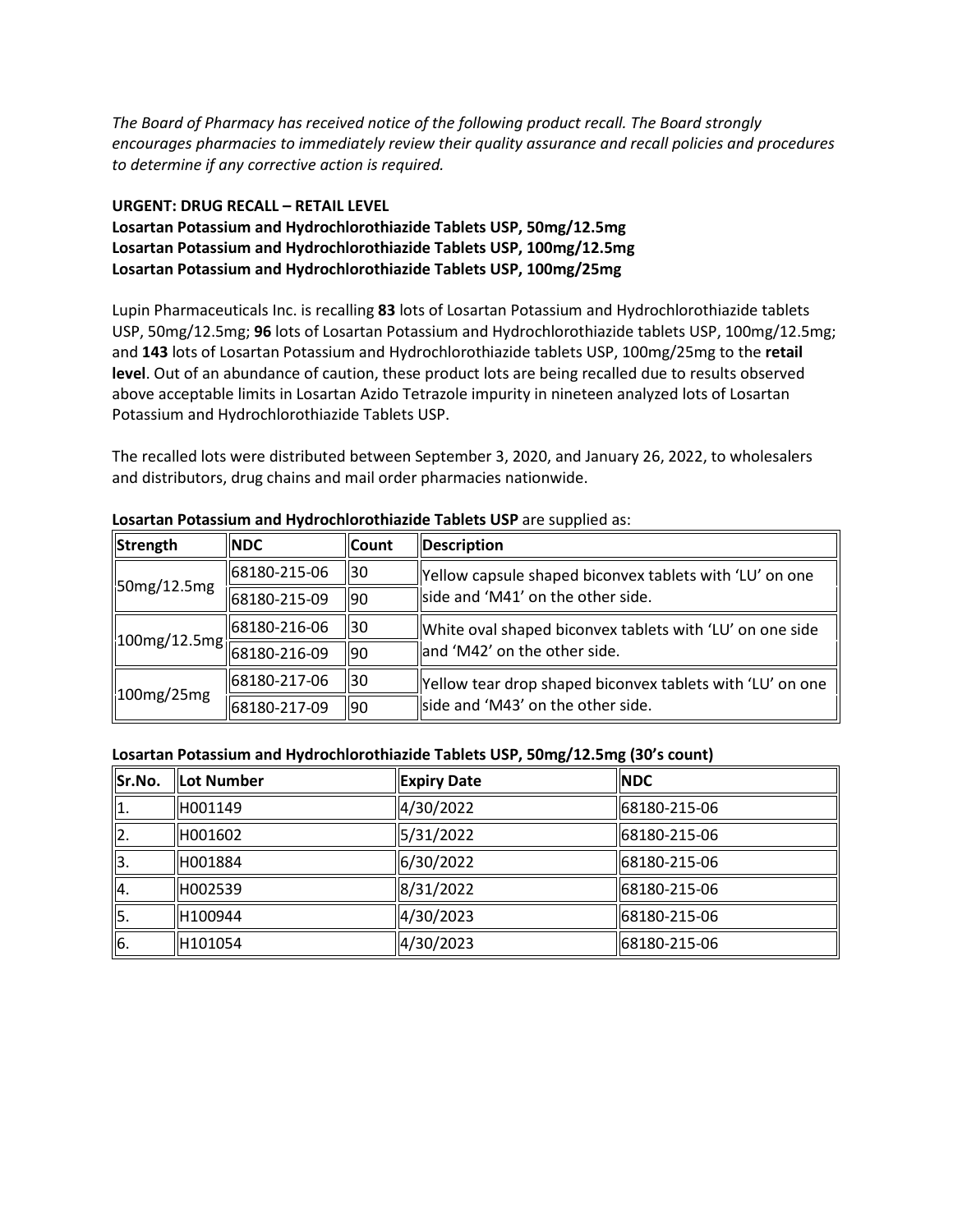| Sr.No. | Lot Number | <b>Expiry Date</b> | <b>NDC</b>   |
|--------|------------|--------------------|--------------|
| 1.     | H001150    | 4/30/2022          | 68180-215-09 |
| 2.     | H001151    | 4/30/2022          | 68180-215-09 |
| 3.     | H001152    | 4/30/2022          | 68180-215-09 |
| 4.     | H001532    | 5/31/2022          | 68180-215-09 |
| 5.     | H001533    | 5/31/2022          | 68180-215-09 |
| 6.     | H001534    | 5/31/2022          | 68180-215-09 |
| 7.     | H001535    | 5/31/2022          | 68180-215-09 |
| 8.     | H001536    | 5/31/2022          | 68180-215-09 |
| 9.     | H001603    | 5/31/2022          | 68180-215-09 |
| 10.    | H001604    | 5/31/2022          | 68180-215-09 |
| 11.    | H001605    | 5/31/2022          | 68180-215-09 |
| 12.    | H001606    | 5/31/2022          | 68180-215-09 |
| 13.    | H001607    | 5/31/2022          | 68180-215-09 |
| 14.    | H001608    | 5/31/2022          | 68180-215-09 |
| 15.    | H001885    | 6/30/2022          | 68180-215-09 |
| 16.    | H001886    | 6/30/2022          | 68180-215-09 |
| 17.    | H001887    | 6/30/2022          | 68180-215-09 |
| 18.    | H001888    | 6/30/2022          | 68180-215-09 |
| 19.    | H002171    | 7/31/2022          | 68180-215-09 |
| 20.    | H002172    | 7/31/2022          | 68180-215-09 |
| 21.    | H002173    | 7/31/2022          | 68180-215-09 |
| 22.    | H002174    | 7/31/2022          | 68180-215-09 |
| 23.    | H002175    | 7/31/2022          | 68180-215-09 |
| 24.    | H002540    | 8/31/2022          | 68180-215-09 |
| 25.    | H002541    | 8/31/2022          | 68180-215-09 |
| 26.    | H002542    | 8/31/2022          | 68180-215-09 |
| 27.    | H002543    | 8/31/2022          | 68180-215-09 |
| 28.    | H002544    | 8/31/2022          | 68180-215-09 |
| 29.    | H002545    | 8/31/2022          | 68180-215-09 |
| 30.    | H002976    | 10/31/2022         | 68180-215-09 |
| 31.    | H002977    | 10/31/2022         | 68180-215-09 |
| 32.    | H002978    | 10/31/2022         | 68180-215-09 |
| 33.    | H003131    | 11/30/2022         | 68180-215-09 |
| 34.    | H003132    | 11/30/2022         | 68180-215-09 |
| 35.    | H003133    | 11/30/2022         | 68180-215-09 |

**Losartan Potassium and Hydrochlorothiazide Tablets USP, 50mg/12.5mg (90's count)**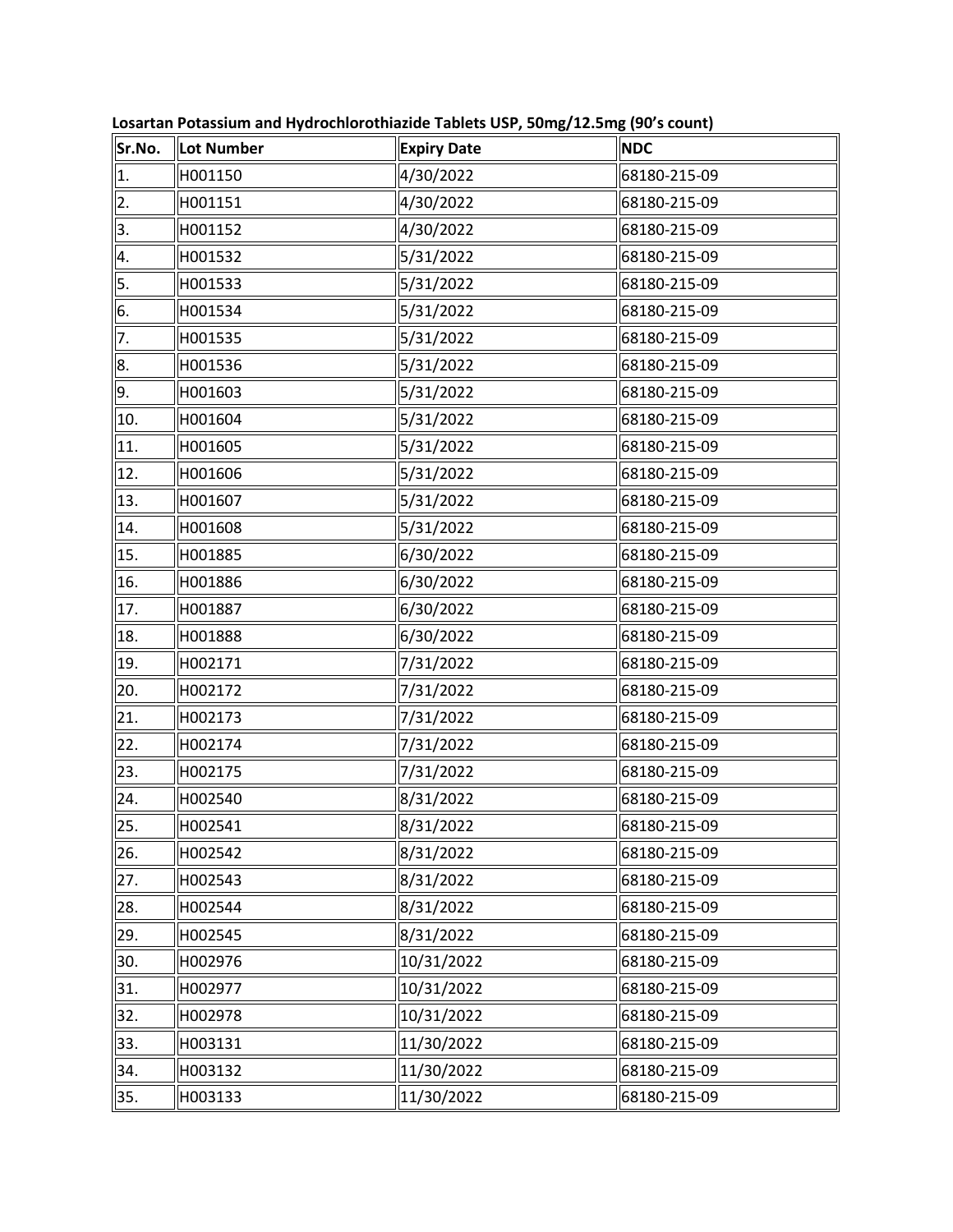| Sr.No. | <b>Lot Number</b> | <b>Expiry Date</b> | <b>NDC</b>   |
|--------|-------------------|--------------------|--------------|
| 36.    | H003134           | 11/30/2022         | 68180-215-09 |
| 37.    | H003135           | 11/30/2022         | 68180-215-09 |
| 38.    | H003136           | 11/30/2022         | 68180-215-09 |
| 39.    | H100302           | 1/31/2023          | 68180-215-09 |
| 40.    | H100303           | 1/31/2023          | 68180-215-09 |
| 41.    | H100304           | 1/31/2023          | 68180-215-09 |
| 42.    | H100340           | 1/31/2023          | 68180-215-09 |
| 43.    | H100341           | 1/31/2023          | 68180-215-09 |
| 44.    | H100657           | 2/28/2023          | 68180-215-09 |
| 45.    | H100658           | 2/28/2023          | 68180-215-09 |
| 46.    | H100659           | 2/28/2023          | 68180-215-09 |
| 47.    | H100660           | 2/28/2023          | 68180-215-09 |
| 48.    | H100661           | 2/28/2023          | 68180-215-09 |
| 49.    | H100662           | 2/28/2023          | 68180-215-09 |
| 50.    | H100945           | 4/30/2023          | 68180-215-09 |
| 51.    | H100946           | 4/30/2023          | 68180-215-09 |
| 52.    | H101051           | 4/30/2023          | 68180-215-09 |
| 53.    | H101052           | 4/30/2023          | 68180-215-09 |
| 54.    | H101053           | 4/30/2023          | 68180-215-09 |
| 55.    | H101055           | 4/30/2023          | 68180-215-09 |
| 56.    | H101056           | 4/30/2023          | 68180-215-09 |
| 57.    | H101057           | 4/30/2023          | 68180-215-09 |
| 58.    | H101058           | 4/30/2023          | 68180-215-09 |
| 59.    | H101286           | 5/31/2023          | 68180-215-09 |
| 60.    | H101287           | 5/31/2023          | 68180-215-09 |
| 61.    | H101288           | 5/31/2023          | 68180-215-09 |
| 62.    | H101289           | 5/31/2023          | 68180-215-09 |
| 63.    | H101581           | 6/30/2023          | 68180-215-09 |
| 64.    | H101582           | 6/30/2023          | 68180-215-09 |
| 65.    | H101583           | 6/30/2023          | 68180-215-09 |
| 66.    | H101584           | 7/31/2023          | 68180-215-09 |
| 67.    | H101585           | 7/31/2023          | 68180-215-09 |
| 68.    | H101790           | 7/31/2023          | 68180-215-09 |
| 69.    | H101791           | 7/31/2023          | 68180-215-09 |
| 70.    | H102078           | 8/31/2023          | 68180-215-09 |
| 71.    | H102079           | 8/31/2023          | 68180-215-09 |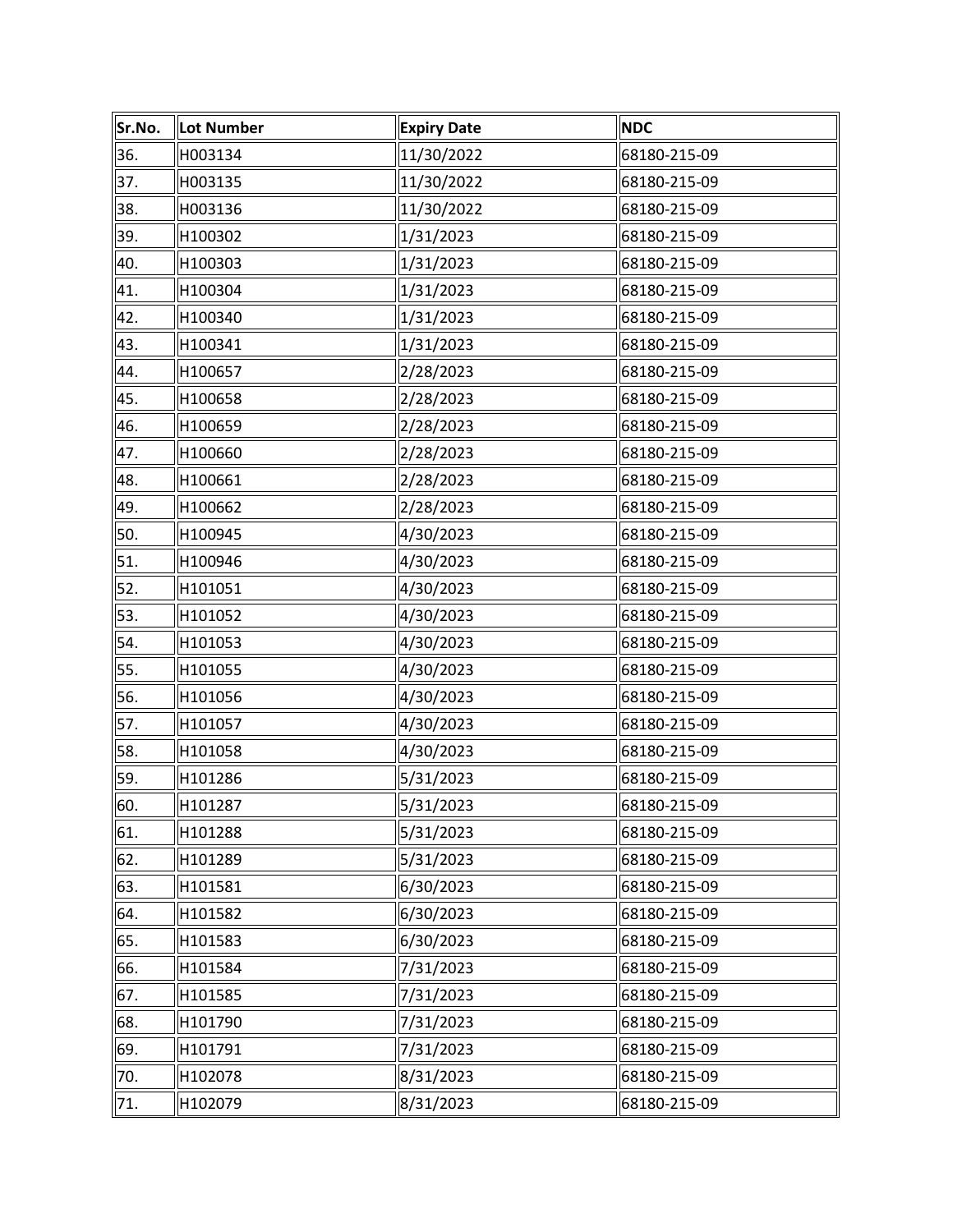| Sr.No. | llLot Number | <b>Expiry Date</b> | <b>NDC</b>   |
|--------|--------------|--------------------|--------------|
| 72.    | H102080      | 9/30/2023          | 68180-215-09 |
| 73.    | IH102118     | 9/30/2023          | 68180-215-09 |
| 74.    | IH102119     | 9/30/2023          | 68180-215-09 |
| 75.    | H102120      | 9/30/2023          | 68180-215-09 |
| 76.    | H102125      | 9/30/2023          | 68180-215-09 |
| 77.    | H102126      | 9/30/2023          | 68180-215-09 |

## **Losartan Potassium and Hydrochlorothiazide Tablets USP, 100mg/12.5mg (30's count)**

| Sr.No.         | <b>ILot Number</b> | Expiry Date | <b>INDC</b>   |
|----------------|--------------------|-------------|---------------|
| 11.            | H001878            | 6/30/2022   | 168180-216-06 |
| $\ 2.$         | H002178            | 7/31/2022   | 168180-216-06 |
| $\parallel$ 3. | H002626            | 9/30/2022   | 168180-216-06 |
| $\parallel$ 4. | lH102149           | 9/30/2023   | 168180-216-06 |

## **Losartan Potassium and Hydrochlorothiazide Tablets USP, 100mg/12.5mg (90's count)**

| Sr.No.  | Lot Number | <b>Expiry Date</b> | <b>NDC</b>   |
|---------|------------|--------------------|--------------|
| 1.      | H001600    | 5/31/2022          | 68180-216-09 |
| 2.      | H001601    | 5/1/2022           | 68180-216-09 |
| 3.      | H001625    | 5/31/2022          | 68180-216-09 |
| 4.      | H001626    | 5/31/2022          | 68180-216-09 |
| 5.      | H001794    | 6/30/2022          | 68180-216-09 |
| 6.      | H001795    | 6/30/2022          | 68180-216-09 |
| 7.      | H001796    | 6/30/2022          | 68180-216-09 |
| 8.      | H001797    | 6/30/2022          | 68180-216-09 |
| 9.      | H001879    | 6/30/2022          | 68180-216-09 |
| 10.     | H001880    | 6/30/2022          | 68180-216-09 |
| $ 11$ . | H001881    | 6/30/2022          | 68180-216-09 |
| 12.     | H001942    | 6/30/2022          | 68180-216-09 |
| 13.     | H001943    | 6/30/2022          | 68180-216-09 |
| 14.     | H001944    | 6/30/2022          | 68180-216-09 |
| 15.     | H001945    | 6/30/2022          | 68180-216-09 |
| 16.     | H001946    | 6/30/2022          | 68180-216-09 |
| 17.     | H002179    | 7/31/2022          | 68180-216-09 |
| 18.     | H002180    | 7/31/2022          | 68180-216-09 |
| 19.     | H002181    | 8/31/2022          | 68180-216-09 |
| 20.     | H002182    | 8/31/2022          | 68180-216-09 |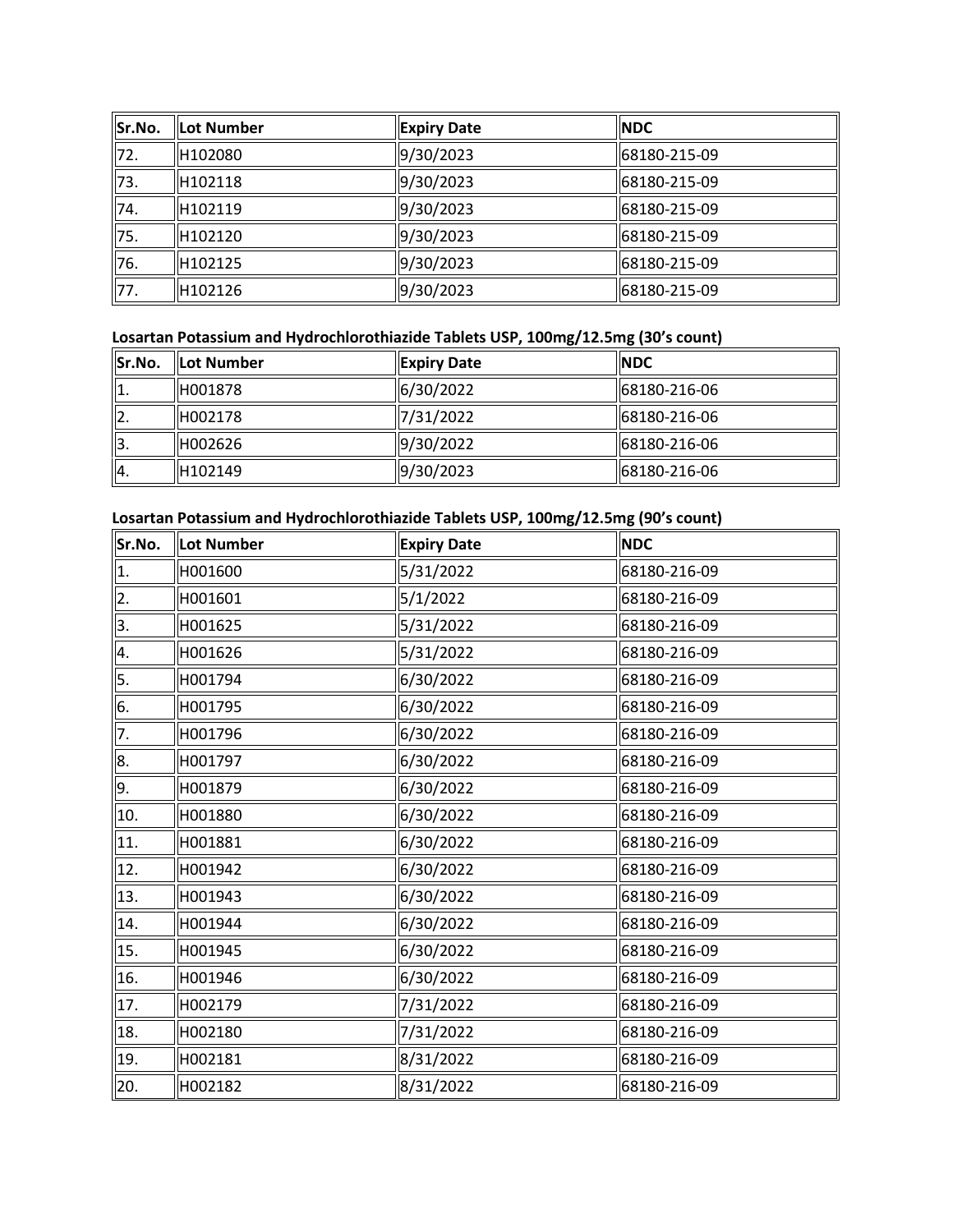| Sr.No. | Lot Number | <b>Expiry Date</b> | <b>NDC</b>   |
|--------|------------|--------------------|--------------|
| 21.    | H002183    | 8/31/2022          | 68180-216-09 |
| 22.    | H002237    | 8/31/2022          | 68180-216-09 |
| 23.    | H002238    | 8/31/2022          | 68180-216-09 |
| 24.    | H002239    | 8/31/2022          | 68180-216-09 |
| 25.    | H002240    | 8/31/2022          | 68180-216-09 |
| 26.    | H002241    | 8/31/2022          | 68180-216-09 |
| 27.    | H002627    | 9/30/2022          | 68180-216-09 |
| 28.    | H002628    | 9/30/2022          | 68180-216-09 |
| 29.    | H002629    | 9/30/2022          | 68180-216-09 |
| 30.    | H002630    | 9/30/2022          | 68180-216-09 |
| 31.    | H002631    | 9/30/2022          | 68180-216-09 |
| 32.    | H002979    | 11/30/2022         | 68180-216-09 |
| 33.    | H002980    | 11/30/2022         | 68180-216-09 |
| 34.    | H002981    | 11/30/2022         | 68180-216-09 |
| 35.    | H002982    | 11/30/2022         | 68180-216-09 |
| 36.    | H002983    | 11/30/2022         | 68180-216-09 |
| 37.    | H100112    | 12/31/2022         | 68180-216-09 |
| 38.    | H100113    | 12/31/2022         | 68180-216-09 |
| 39.    | H100114    | 12/31/2022         | 68180-216-09 |
| 40.    | H100115    | 12/31/2022         | 68180-216-09 |
| 41.    | H100116    | 12/31/2022         | 68180-216-09 |
| 42.    | H100156    | 12/31/2022         | 68180-216-09 |
| 43.    | H100157    | 12/31/2022         | 68180-216-09 |
| 44.    | H100622    | 2/28/2023          | 68180-216-09 |
| 45.    | H100623    | 2/28/2023          | 68180-216-09 |
| 46.    | H100624    | 2/28/2023          | 68180-216-09 |
| 47.    | H100625    | 2/28/2023          | 68180-216-09 |
| 48.    | H100626    | 2/28/2023          | 68180-216-09 |
| 49.    | H100627    | 2/28/2023          | 68180-216-09 |
| 50.    | H100628    | 2/28/2023          | 68180-216-09 |
| 51.    | H100629    | 2/28/2023          | 68180-216-09 |
| 52.    | H100939    | 4/30/2023          | 68180-216-09 |
| 53.    | H100940    | 4/30/2023          | 68180-216-09 |
| 54.    | H100941    | 4/30/2023          | 68180-216-09 |
| 55.    | H100942    | 4/30/2023          | 68180-216-09 |
| 56.    | H100943    | 4/30/2023          | 68180-216-09 |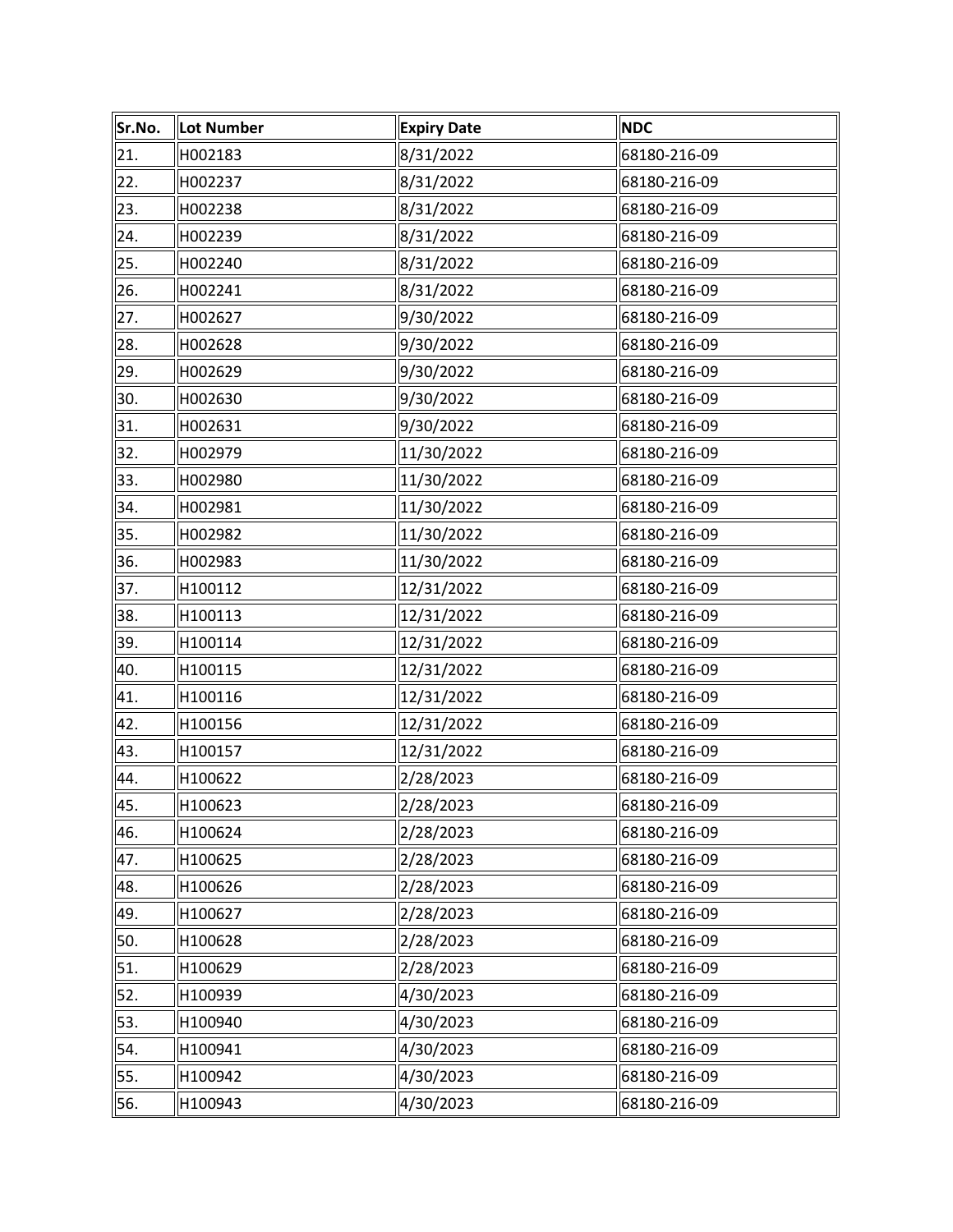| Sr.No. | Lot Number | <b>Expiry Date</b> | <b>NDC</b>   |
|--------|------------|--------------------|--------------|
| 57.    | H101094    | 5/31/2023          | 68180-216-09 |
| 58.    | H101095    | 5/31/2023          | 68180-216-09 |
| 59.    | H101096    | 5/31/2023          | 68180-216-09 |
| 60.    | H101097    | 5/31/2023          | 68180-216-09 |
| 61.    | H101098    | 5/31/2023          | 68180-216-09 |
| 62.    | H101151    | 5/31/2023          | 68180-216-09 |
| 63.    | H101152    | 5/31/2023          | 68180-216-09 |
| 64.    | H101290    | 5/31/2023          | 68180-216-09 |
| 65.    | H101291    | 5/31/2023          | 68180-216-09 |
| 66.    | H101292    | 5/31/2023          | 68180-216-09 |
| 67.    | H101293    | 5/31/2023          | 68180-216-09 |
| 68.    | H101323    | 5/31/2023          | 68180-216-09 |
| 69.    | H101324    | 5/31/2023          | 68180-216-09 |
| 70.    | H101823    | 7/31/2023          | 68180-216-09 |
| 71.    | H101824    | 7/31/2023          | 68180-216-09 |
| 72.    | H101825    | 7/31/2023          | 68180-216-09 |
| 73.    | H101853    | 8/31/2023          | 68180-216-09 |
| 74.    | H101854    | 8/31/2023          | 68180-216-09 |
| 75.    | H101855    | 8/31/2023          | 68180-216-09 |
| 76.    | H101856    | 8/31/2023          | 68180-216-09 |
| 77.    | H102127    | 9/30/2023          | 68180-216-09 |
| 78.    | H102128    | 9/30/2023          | 68180-216-09 |
| 79.    | H102129    | 9/30/2023          | 68180-216-09 |
| 80.    | H102130    | 9/30/2023          | 68180-216-09 |
| 81.    | H102150    | 9/30/2023          | 68180-216-09 |
| 82.    | H102151    | 9/30/2023          | 68180-216-09 |
| 83.    | H102152    | 9/30/2023          | 68180-216-09 |
| 84.    | H102153    | 9/30/2023          | 68180-216-09 |
| 85.    | H102154    | 9/30/2023          | 68180-216-09 |
| 86.    | H102155    | 9/30/2023          | 68180-216-09 |
| 87.    | H102201    | 9/30/2023          | 68180-216-09 |
| 88.    | H102223    | 9/30/2023          | 68180-216-09 |
| 89.    | H102268    | 9/30/2023          | 68180-216-09 |
| 90.    | H102269    | 9/30/2023          | 68180-216-09 |
| 91.    | H102270    | 9/30/2023          | 68180-216-09 |
| 92.    | H102271    | 9/30/2023          | 68180-216-09 |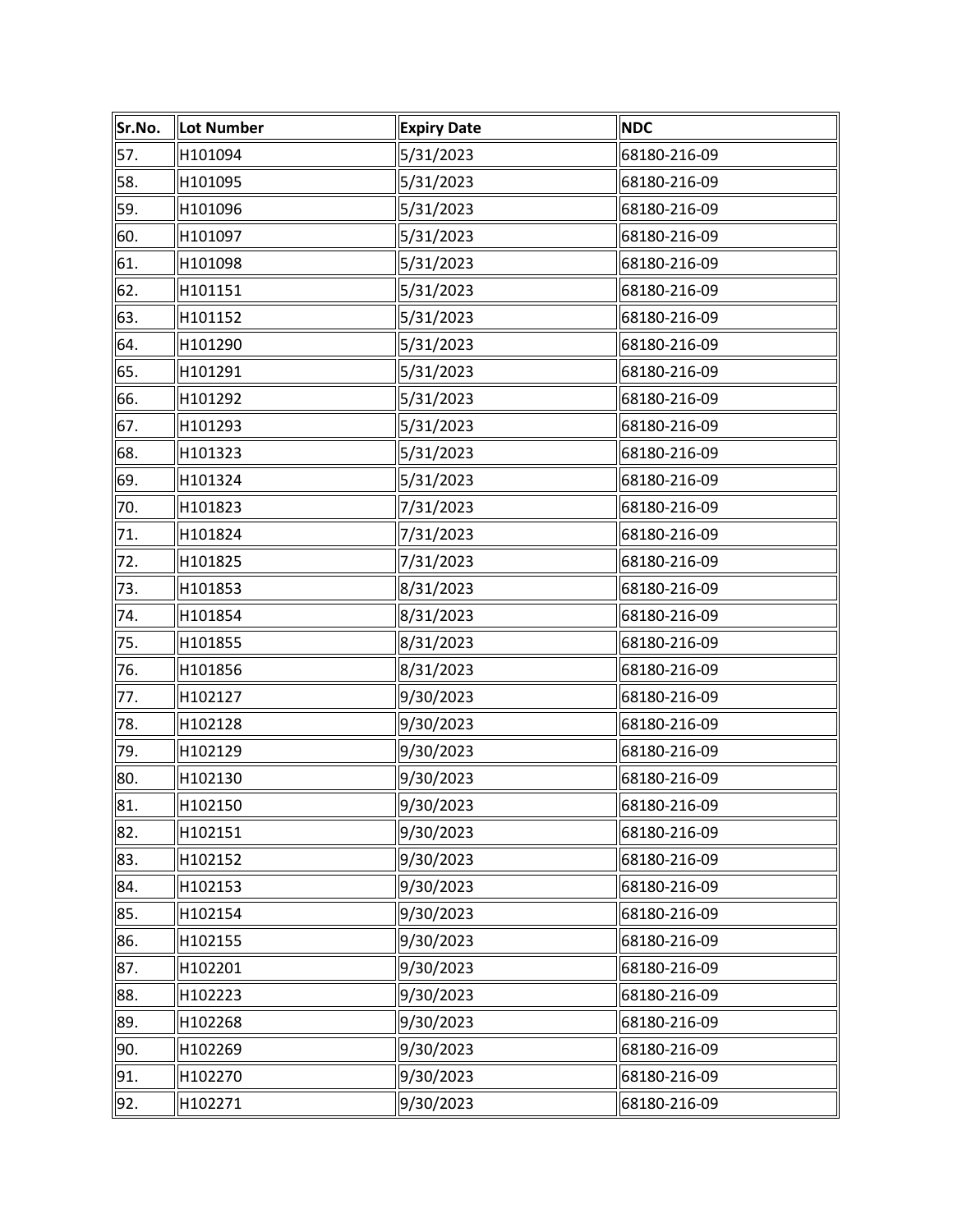| Sr.No.           | <b>ILot Number</b> | <b>Expiry Date</b> | <b>NDC</b>   |
|------------------|--------------------|--------------------|--------------|
| 11.              | IH001156           | 4/30/2022          | 68180-217-06 |
| 12.              | H001627            | 5/31/2022          | 68180-217-06 |
| Iз.              | H001947            | 6/30/2022          | 68180-217-06 |
| $\overline{a}$ . | H002242            | 8/31/2022          | 68180-217-06 |
| 5.               | IH101826           | 7/31/2023          | 68180-217-06 |

 **Losartan Potassium and Hydrochlorothiazide Tablets USP, 100mg/25mg (30's count)** 

## **Losartan Potassium and Hydrochlorothiazide Tablets USP, 100mg/25mg (90's count)**

| Sr.No.     | Lot Number | <b>Expiry Date</b> | <b>NDC</b>   |
|------------|------------|--------------------|--------------|
| $\vert 1.$ | H001155    | 4/30/2022          | 68180-217-09 |
| 2.         | H001355    | 5/31/2022          | 68180-217-09 |
| 3.         | H001356    | 5/31/2022          | 68180-217-09 |
| 4.         | H001357    | 5/31/2022          | 68180-217-09 |
| 5.         | H001358    | 5/31/2022          | 68180-217-09 |
| 6.         | H001359    | 5/31/2022          | 68180-217-09 |
| 7.         | H001371    | 5/31/2022          | 68180-217-09 |
| 8.         | H001372    | 5/31/2022          | 68180-217-09 |
| 9.         | H001373    | 5/31/2022          | 68180-217-09 |
| 10.        | H001374    | 5/31/2022          | 68180-217-09 |
| 11.        | H001375    | 5/31/2022          | 68180-217-09 |
| 12.        | H001628    | 5/31/2022          | 68180-217-09 |
| 13.        | H001629    | 5/31/2022          | 68180-217-09 |
| 14.        | H001630    | 6/30/2022          | 68180-217-09 |
| 15.        | H001645    | 6/30/2022          | 68180-217-09 |
| 16.        | H001646    | 6/30/2022          | 68180-217-09 |
| 17.        | H001647    | 6/30/2022          | 68180-217-09 |
| 18.        | H001798    | 6/30/2022          | 68180-217-09 |
| 19.        | H001799    | 6/30/2022          | 68180-217-09 |
| 20.        | H001882    | 6/30/2022          | 68180-217-09 |
| 21.        | H001883    | 6/30/2022          | 68180-217-09 |
| 22.        | H001948    | 6/30/2022          | 68180-217-09 |
| 23.        | H001949    | 6/30/2022          | 68180-217-09 |
| 24.        | H001985    | 6/30/2022          | 68180-217-09 |
| 25.        | H001986    | 6/30/2022          | 68180-217-09 |
| 26.        | H001987    | 7/31/2022          | 68180-217-09 |
| 27.        | H001988    | 7/31/2022          | 68180-217-09 |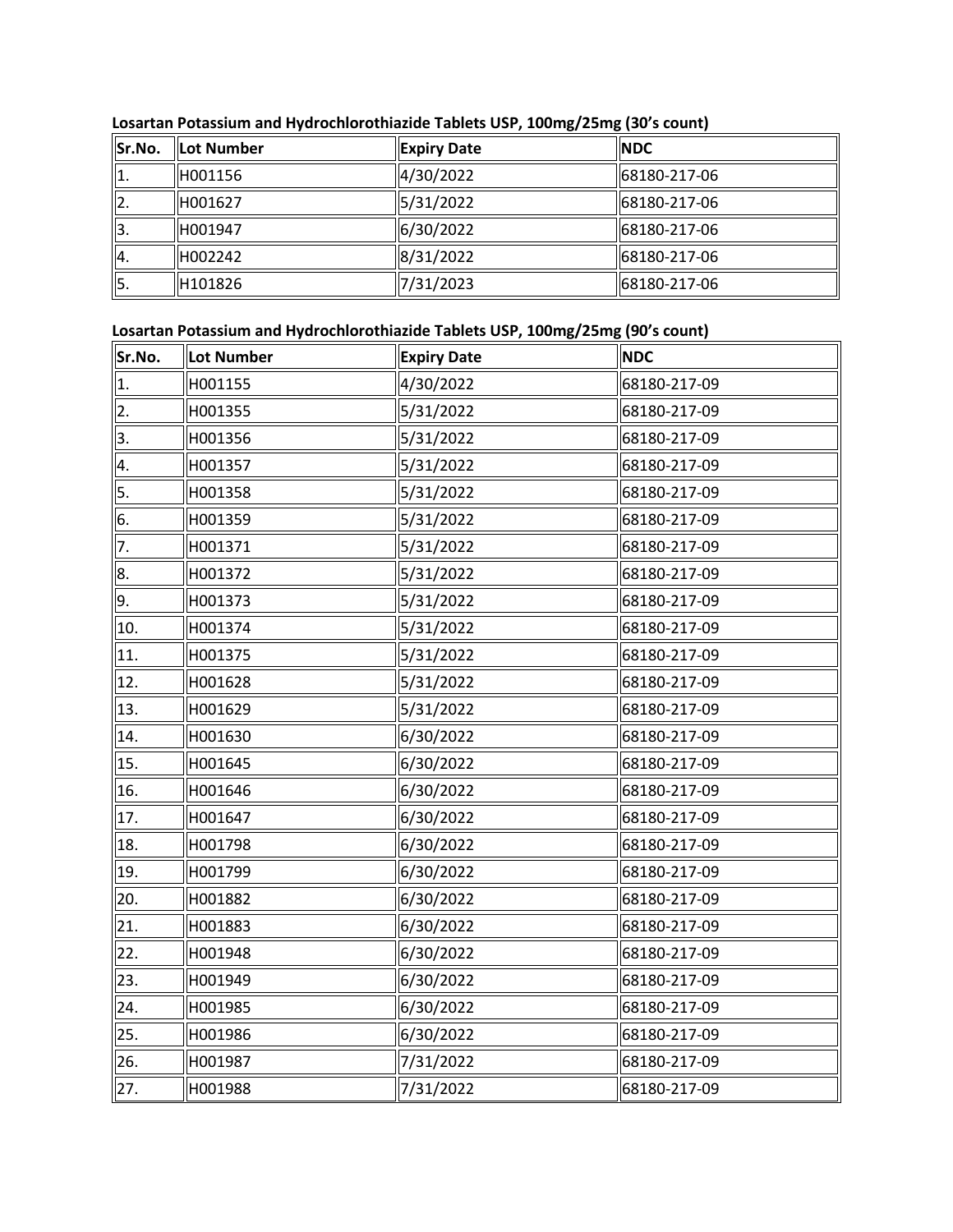| Sr.No. | Lot Number | <b>Expiry Date</b> | <b>NDC</b>   |
|--------|------------|--------------------|--------------|
| 28.    | H001989    | 7/31/2022          | 68180-217-09 |
| 29.    | H001990    | 7/31/2022          | 68180-217-09 |
| 30.    | H002243    | 8/31/2022          | 68180-217-09 |
| 31.    | H002244    | 8/31/2022          | 68180-217-09 |
| 32.    | H002245    | 8/31/2022          | 68180-217-09 |
| 33.    | H002315    | 8/31/2022          | 68180-217-09 |
| 34.    | H002316    | 8/31/2022          | 68180-217-09 |
| 35.    | H002317    | 8/31/2022          | 68180-217-09 |
| 36.    | H002318    | 8/31/2022          | 68180-217-09 |
| 37.    | H002319    | 8/31/2022          | 68180-217-09 |
| 38.    | H002320    | 8/31/2022          | 68180-217-09 |
| 39.    | H002321    | 8/31/2022          | 68180-217-09 |
| 40.    | H002322    | 8/31/2022          | 68180-217-09 |
| 41.    | H002323    | 8/31/2022          | 68180-217-09 |
| 42.    | H002324    | 8/31/2022          | 68180-217-09 |
| 43.    | H002632    | 9/30/2022          | 68180-217-09 |
| 44.    | H002633    | 9/30/2022          | 68180-217-09 |
| 45.    | H002634    | 9/30/2022          | 68180-217-09 |
| 46.    | H002635    | 9/30/2022          | 68180-217-09 |
| 47.    | H002636    | 9/30/2022          | 68180-217-09 |
| 48.    | H002765    | 9/30/2022          | 68180-217-09 |
| 49.    | H002766    | 9/30/2022          | 68180-217-09 |
| 50.    | H002767    | 9/30/2022          | 68180-217-09 |
| 51.    | H002768    | 9/30/2022          | 68180-217-09 |
| 52.    | H002769    | 9/30/2022          | 68180-217-09 |
| 53.    | H002770    | 9/30/2022          | 68180-217-09 |
| 54.    | H003194    | 11/30/2022         | 68180-217-09 |
| 55.    | H003195    | 11/30/2022         | 68180-217-09 |
| 56.    | H100009    | 12/31/2022         | 68180-217-09 |
| 57.    | H100010    | 12/31/2022         | 68180-217-09 |
| 58.    | H100021    | 12/31/2022         | 68180-217-09 |
| 59.    | H100022    | 12/31/2022         | 68180-217-09 |
| 60.    | H100023    | 12/31/2022         | 68180-217-09 |
| 61.    | H100029    | 12/31/2022         | 68180-217-09 |
| 62.    | H100030    | 12/31/2022         | 68180-217-09 |
| 63.    | H100342    | 1/31/2023          | 68180-217-09 |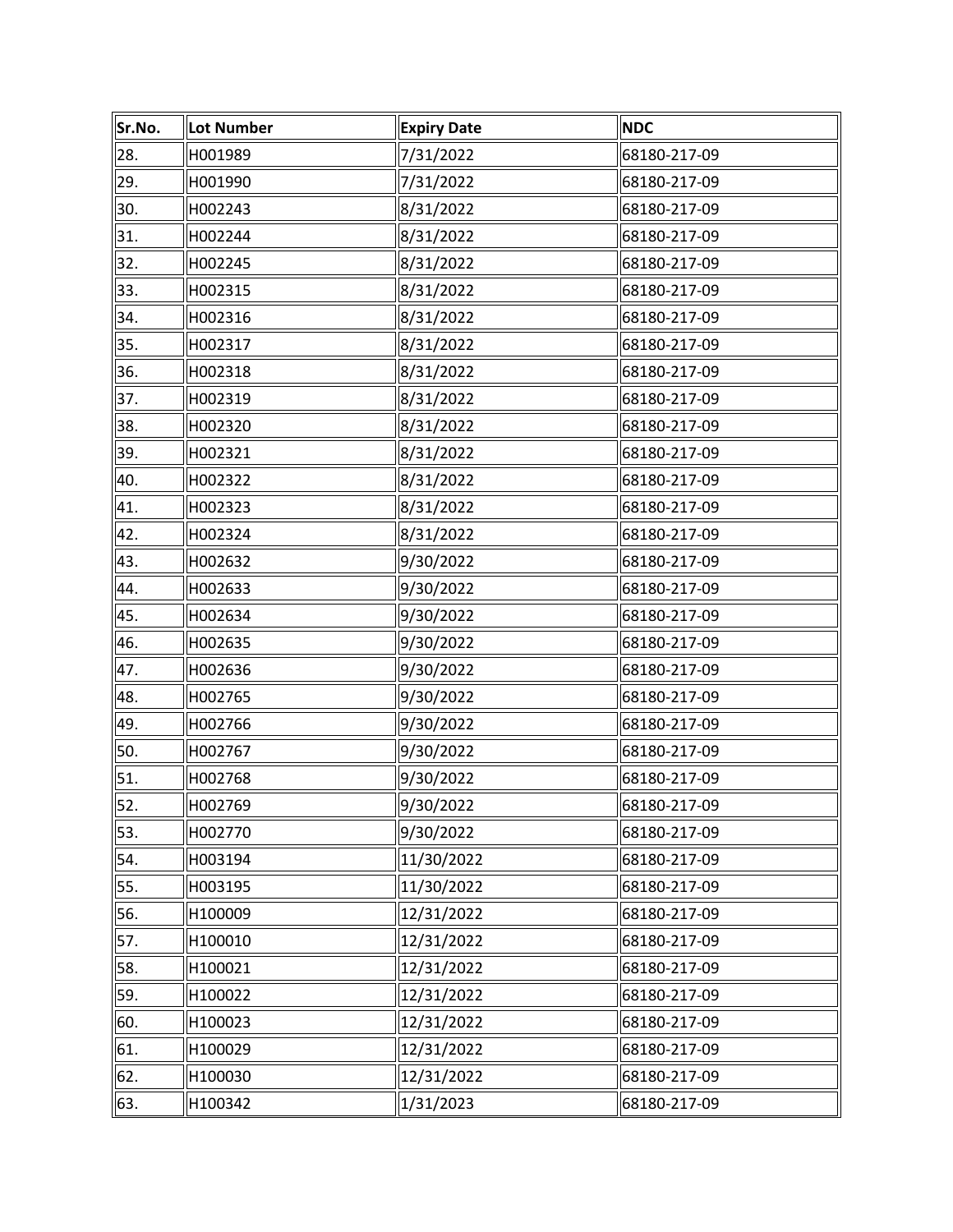| Sr.No. | Lot Number | <b>Expiry Date</b> | <b>NDC</b>   |
|--------|------------|--------------------|--------------|
| 64.    | H100343    | 1/31/2023          | 68180-217-09 |
| 65.    | H100344    | 1/31/2023          | 68180-217-09 |
| 66.    | H100345    | 1/31/2023          | 68180-217-09 |
| 67.    | H100346    | 1/31/2023          | 68180-217-09 |
| 68.    | H100374    | 1/31/2023          | 68180-217-09 |
| 69.    | H100375    | 1/31/2023          | 68180-217-09 |
| 70.    | H100376    | 1/31/2023          | 68180-217-09 |
| 71.    | H100377    | 1/31/2023          | 68180-217-09 |
| 72.    | H100378    | 1/31/2023          | 68180-217-09 |
| 73.    | H100452    | 1/31/2023          | 68180-217-09 |
| 74.    | H100453    | 1/31/2023          | 68180-217-09 |
| 75.    | H100454    | 2/28/2023          | 68180-217-09 |
| 76.    | H100458    | 2/28/2023          | 68180-217-09 |
| 77.    | H100459    | 2/28/2023          | 68180-217-09 |
| 78.    | H100652    | 2/28/2023          | 68180-217-09 |
| 79.    | H100653    | 2/28/2023          | 68180-217-09 |
| 80.    | H100654    | 2/28/2023          | 68180-217-09 |
| 81.    | H100655    | 2/28/2023          | 68180-217-09 |
| 82.    | H100656    | 2/28/2023          | 68180-217-09 |
| 83.    | H100687    | 2/28/2023          | 68180-217-09 |
| 84.    | H100688    | 2/28/2023          | 68180-217-09 |
| 85.    | H100689    | 2/28/2023          | 68180-217-09 |
| 86.    | H100703    | 2/28/2023          | 68180-217-09 |
| 87.    | H100704    | 2/28/2023          | 68180-217-09 |
| 88.    | H100891    | 3/31/2023          | 68180-217-09 |
| 89.    | H100892    | 3/31/2023          | 68180-217-09 |
| 90.    | H100902    | 3/31/2023          | 68180-217-09 |
| 91.    | H100903    | 3/31/2023          | 68180-217-09 |
| 92.    | H100904    | 3/31/2023          | 68180-217-09 |
| 93.    | H100905    | 3/31/2023          | 68180-217-09 |
| 94.    | H100936    | 3/31/2023          | 68180-217-09 |
| 95.    | H100937    | 3/31/2023          | 68180-217-09 |
| 96.    | H100938    | 3/31/2023          | 68180-217-09 |
| 97.    | H101153    | 5/31/2023          | 68180-217-09 |
| 98.    | H101154    | 5/31/2023          | 68180-217-09 |
| 99.    | H101155    | 5/31/2023          | 68180-217-09 |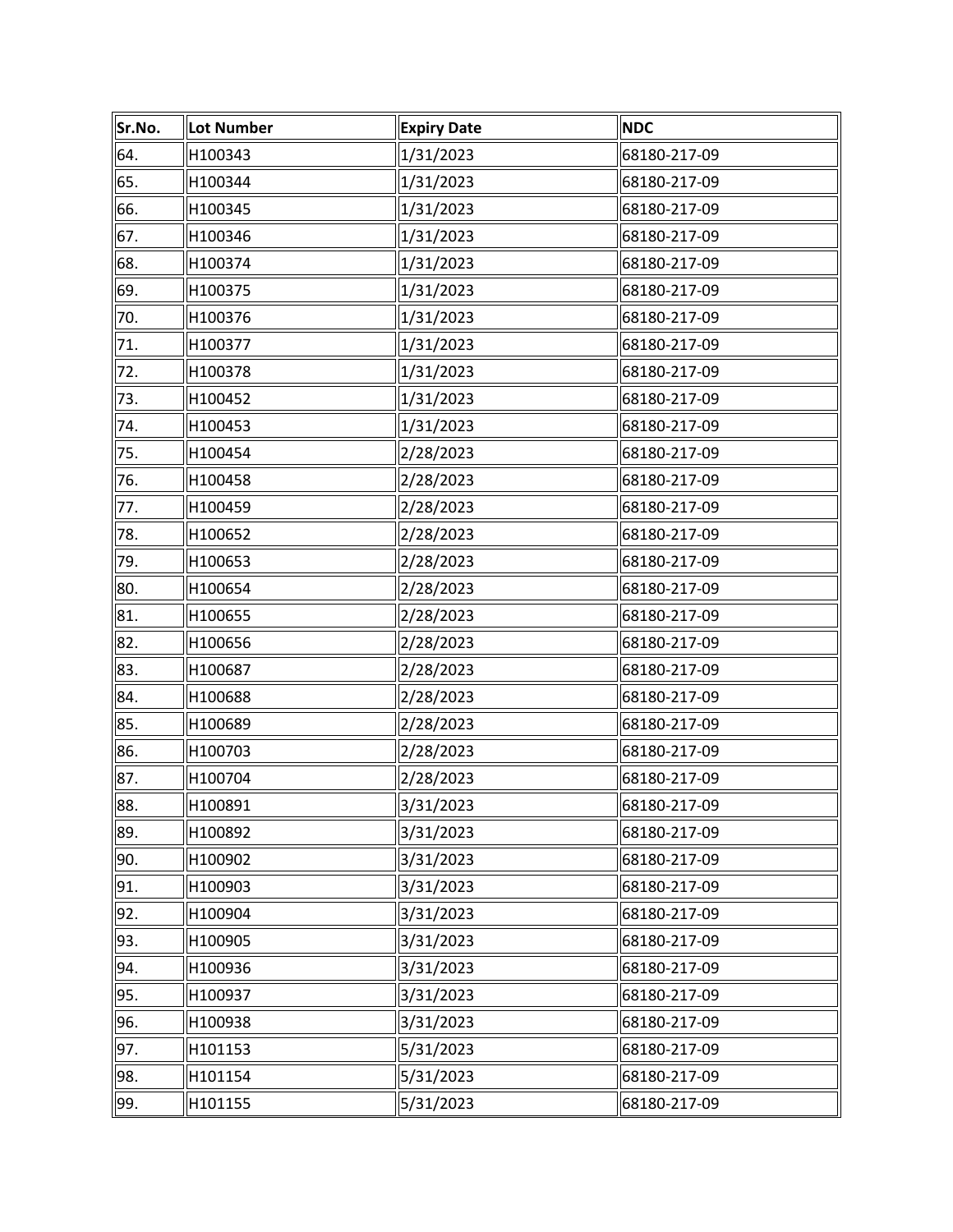| Sr.No. | Lot Number | <b>Expiry Date</b> | <b>NDC</b>   |
|--------|------------|--------------------|--------------|
| 100.   | H101156    | 5/31/2023          | 68180-217-09 |
| 101.   | H101157    | 5/31/2023          | 68180-217-09 |
| 102.   | H101158    | 5/31/2023          | 68180-217-09 |
| 103.   | H101159    | 5/31/2023          | 68180-217-09 |
| 104.   | H101294    | 5/31/2023          | 68180-217-09 |
| 105.   | H101295    | 5/31/2023          | 68180-217-09 |
| 106.   | H101296    | 5/31/2023          | 68180-217-09 |
| 107.   | H101297    | 5/31/2023          | 68180-217-09 |
| 108.   | H101325    | 5/31/2023          | 68180-217-09 |
| 109.   | H101326    | 6/30/2023          | 68180-217-09 |
| 110.   | H101327    | 6/30/2023          | 68180-217-09 |
| 111.   | H101328    | 6/30/2023          | 68180-217-09 |
| 112.   | H101349    | 6/30/2023          | 68180-217-09 |
| 113.   | H101350    | 6/30/2023          | 68180-217-09 |
| 114.   | H101351    | 6/30/2023          | 68180-217-09 |
| 115.   | H101352    | 6/30/2023          | 68180-217-09 |
| 116.   | H101482    | 6/30/2023          | 68180-217-09 |
| 117.   | H101483    | 6/30/2023          | 68180-217-09 |
| 118.   | H101606    | 7/31/2023          | 68180-217-09 |
| 119.   | H101618    | 7/31/2023          | 68180-217-09 |
| 120.   | H101619    | 7/31/2023          | 68180-217-09 |
| 121.   | H101620    | 7/31/2023          | 68180-217-09 |
| 122.   | H101621    | 7/31/2023          | 68180-217-09 |
| 123.   | H101827    | 7/31/2023          | 68180-217-09 |
| 124.   | H101828    | 7/31/2023          | 68180-217-09 |
| 125.   | H101829    | 7/31/2023          | 68180-217-09 |
| 126.   | H101857    | 7/31/2023          | 68180-217-09 |
| 127.   | H101858    | 7/31/2023          | 68180-217-09 |
| 128.   | H101911    | 7/31/2023          | 68180-217-09 |
| 129.   | H101912    | 7/31/2023          | 68180-217-09 |
| 130.   | H101913    | 7/31/2023          | 68180-217-09 |
| 131.   | H102455    | 10/31/2023         | 68180-217-09 |
| 132.   | H102456    | 10/31/2023         | 68180-217-09 |
| 133.   | H102457    | 10/31/2023         | 68180-217-09 |
| 134.   | H102458    | 10/31/2023         | 68180-217-09 |
| 135.   | H102485    | 10/31/2023         | 68180-217-09 |